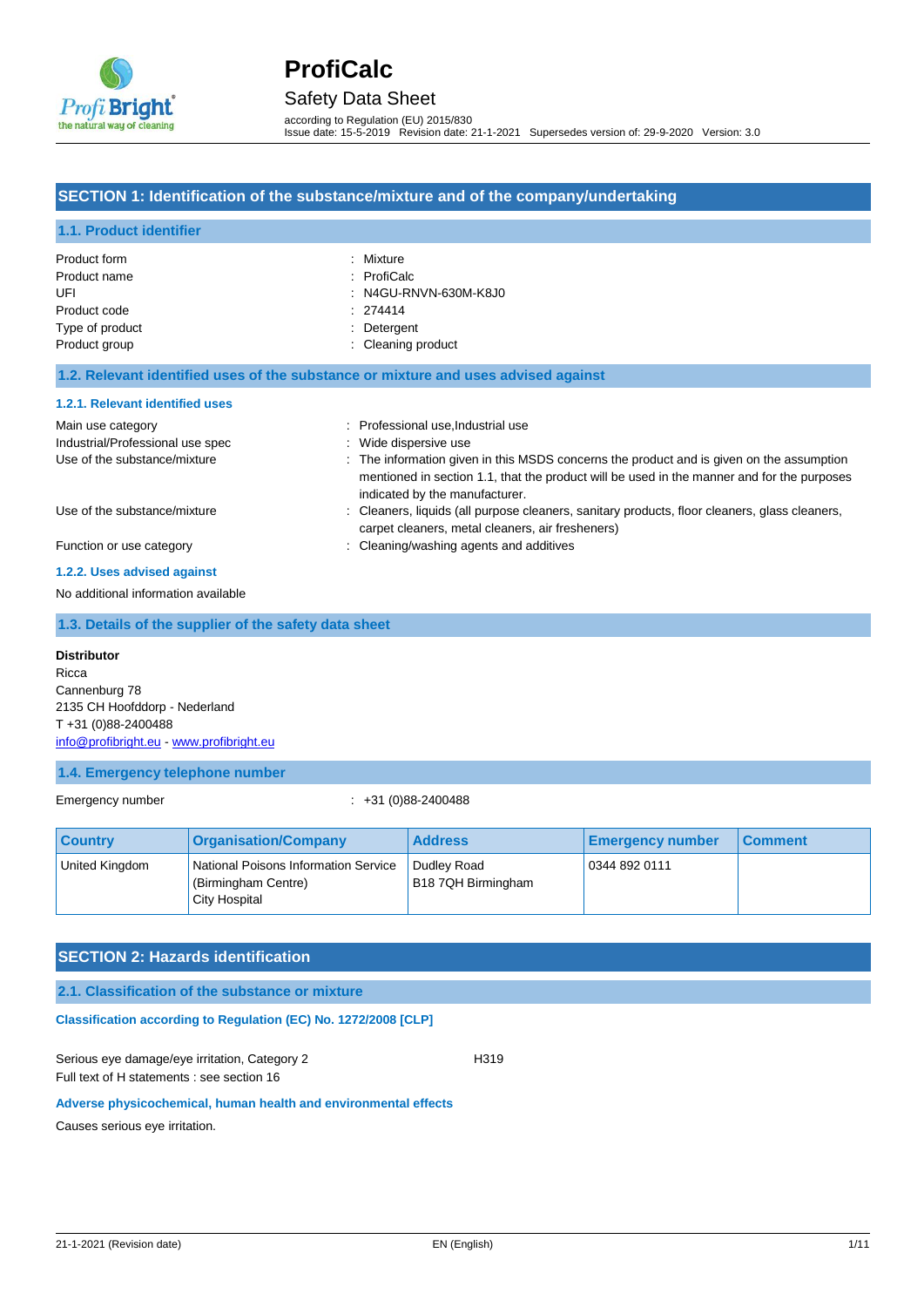# Safety Data Sheet

according to Regulation (EU) 2015/830

## **2.2. Label elements**

## **Labelling according to Regulation (EC) No. 1272/2008 [CLP]**

 $\blacksquare$  Hazard pictograms  $(C \rvert P)$  :

| Hazaru pictugrams (GLF)        | $\cdot$                                                                                                                   |
|--------------------------------|---------------------------------------------------------------------------------------------------------------------------|
|                                | GHS07                                                                                                                     |
| Signal word (CLP)              | Warning.<br>÷                                                                                                             |
| Hazard statements (CLP)        | : H319 - Causes serious eye irritation.                                                                                   |
| Precautionary statements (CLP) | : P280 - Wear eye protection, protective gloves.<br>P337+P313 - If eye irritation persists: Get medical advice/attention. |
| <b>EUH-statements</b>          | : EUH210 - Safety data sheet available on request.                                                                        |

## **2.3. Other hazards**

No additional information available

## **SECTION 3: Composition/information on ingredients**

## **3.1. Substances**

### Not applicable

## **3.2. Mixtures**

| <b>Name</b>                                                                                                                            | <b>Product identifier</b>                                                                               | $\frac{9}{6}$ | <b>Classification according to</b><br><b>Regulation (EC) No.</b><br>1272/2008 [CLP] |
|----------------------------------------------------------------------------------------------------------------------------------------|---------------------------------------------------------------------------------------------------------|---------------|-------------------------------------------------------------------------------------|
| Phosphoric acid<br>substance with national workplace exposure limit(s)<br>(GB); substance with a Community workplace<br>exposure limit | (CAS-No.) 7664-38-2<br>(EC-No.) 231-633-2<br>(EC Index-No.) 015-011-00-6<br>(REACH-no) 01-2119485924-24 | $5 - 10$      | Skin Corr. 1B, H314                                                                 |
| Lauryl alcohol, ethoxylated (3 EO), sulphated, mono-<br>isopropanolamine salt                                                          | (CAS-No.) 83016-76-6<br>(EC-No.) 617-428-4<br>(REACH-no) Polymer                                        | $1 - 5$       | Eye Dam. 1, H318<br>Skin Irrit. 2, H315                                             |
| Acetic acid<br>substance with a Community workplace exposure limit                                                                     | (CAS-No.) 64-19-7<br>(EC-No.) 200-580-7<br>(EC Index-No.) 607-002-00-6<br>(REACH-no) 01-2119475328-30   | < 0.01        | Flam. Lig. 3, H226<br>Skin Corr. 1A, H314                                           |

| <b>Specific concentration limits:</b> |                                                                                                         |                                                                                                                                             |
|---------------------------------------|---------------------------------------------------------------------------------------------------------|---------------------------------------------------------------------------------------------------------------------------------------------|
| <b>Name</b>                           | <b>Product identifier</b>                                                                               | <b>Specific concentration limits</b>                                                                                                        |
| Phosphoric acid                       | (CAS-No.) 7664-38-2<br>(EC-No.) 231-633-2<br>(EC Index-No.) 015-011-00-6<br>(REACH-no) 01-2119485924-24 | ( 10 ≤C < 25) Skin Irrit. 2, H315<br>10 ≤C < 25) Eye Irrit. 2, H319<br>(25 ≤C < 100) Skin Corr. 1B, H314                                    |
| Acetic acid                           | (CAS-No.) 64-19-7<br>(EC-No.) 200-580-7<br>(EC Index-No.) 607-002-00-6<br>(REACH-no) 01-2119475328-30   | ( 10 ≤C < 25) Skin Irrit. 2, H315<br>10 ≤C < 25) Eye Irrit. 2, H319<br>25 ≤C < 90) Skin Corr. 1B, H314<br>(90 ≤C ≤ 100) Skin Corr. 1A, H314 |

Full text of H-statements: see section 16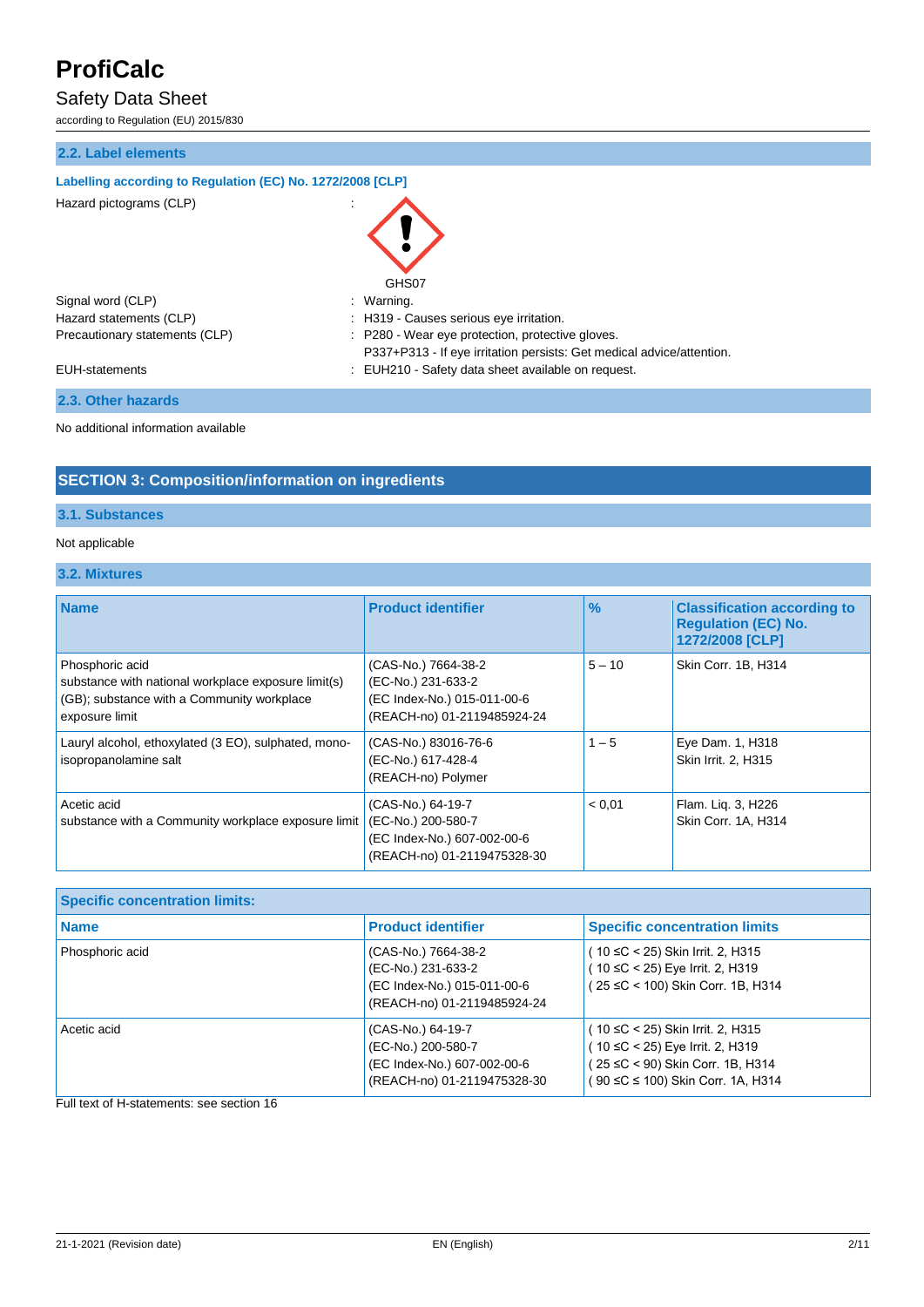# Safety Data Sheet

according to Regulation (EU) 2015/830

| <b>SECTION 4: First aid measures</b>                                                                   |                                                                                                                                                                                                                                                         |
|--------------------------------------------------------------------------------------------------------|---------------------------------------------------------------------------------------------------------------------------------------------------------------------------------------------------------------------------------------------------------|
| 4.1. Description of first aid measures                                                                 |                                                                                                                                                                                                                                                         |
| First-aid measures after inhalation<br>First-aid measures after eye contact                            | : Remove person to fresh air and keep comfortable for breathing.<br>: Rinse cautiously with water for several minutes. Remove contact lenses, if present and easy<br>to do. Continue rinsing. If eye irritation persists: Get medical advice/attention. |
| First-aid measures after ingestion<br>4.2. Most important symptoms and effects, both acute and delayed | : Call a poison center or a doctor if you feel unwell.                                                                                                                                                                                                  |
| Symptoms/effects after eye contact<br>Symptoms/effects after ingestion                                 | $\therefore$ Eye irritation.<br>: May cause irritation to the digestive tract.                                                                                                                                                                          |

**4.3. Indication of any immediate medical attention and special treatment needed**

Treat symptomatically.

| <b>SECTION 5: Firefighting measures</b>                         |                                                                                                                                           |  |  |
|-----------------------------------------------------------------|-------------------------------------------------------------------------------------------------------------------------------------------|--|--|
| 5.1. Extinguishing media                                        |                                                                                                                                           |  |  |
| Suitable extinguishing media                                    | : Water spray. Dry powder. Foam.                                                                                                          |  |  |
| 5.2. Special hazards arising from the substance or mixture      |                                                                                                                                           |  |  |
| Fire hazard<br>Hazardous decomposition products in case of fire | $\therefore$ No fire hazard.<br>: Toxic fumes may be released.                                                                            |  |  |
| 5.3. Advice for firefighters                                    |                                                                                                                                           |  |  |
| Protection during firefighting                                  | Do not attempt to take action without suitable protective equipment. Self-contained<br>breathing apparatus. Complete protective clothing. |  |  |

| <b>SECTION 6: Accidental release measures</b>                            |                                                                                                                                                              |  |
|--------------------------------------------------------------------------|--------------------------------------------------------------------------------------------------------------------------------------------------------------|--|
| 6.1. Personal precautions, protective equipment and emergency procedures |                                                                                                                                                              |  |
| 6.1.1. For non-emergency personnel                                       |                                                                                                                                                              |  |
| Emergency procedures<br>6.1.2. For emergency responders                  | : Ventilate spillage area. Avoid contact with skin and eyes.                                                                                                 |  |
| Protective equipment                                                     | Do not attempt to take action without suitable protective equipment. For further information<br>refer to section 8: "Exposure controls/personal protection". |  |
| <b>6.2. Environmental precautions</b>                                    |                                                                                                                                                              |  |
| Avoid release to the environment.                                        |                                                                                                                                                              |  |
| 6.3. Methods and material for containment and cleaning up                |                                                                                                                                                              |  |
| Other information                                                        | Dispose of materials or solid residues at an authorized site.                                                                                                |  |

## **6.4. Reference to other sections**

For further information refer to section 8: "Exposure controls/personal protection". For further information refer to section 13.

| <b>SECTION 7: Handling and storage</b> |                                                                                                                         |
|----------------------------------------|-------------------------------------------------------------------------------------------------------------------------|
| 7.1. Precautions for safe handling     |                                                                                                                         |
| Precautions for safe handling          | : Ensure good ventilation of the work station. Avoid contact with skin and eyes. Wear<br>personal protective equipment. |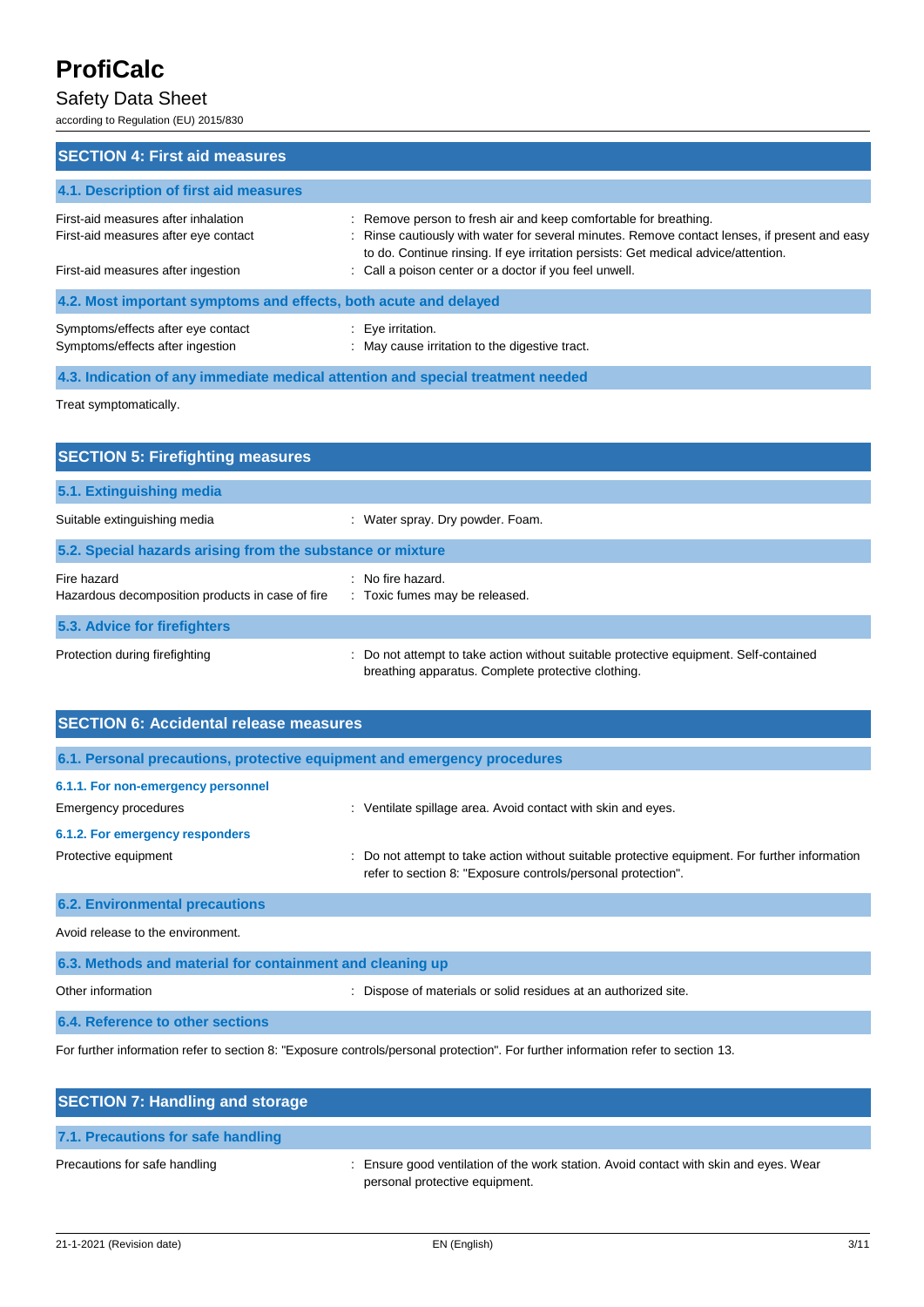## Safety Data Sheet

according to Regulation (EU) 2015/830

| Hygiene measures                                                    | : Do not eat, drink or smoke when using this product. Always wash hands after handling the<br>product. Wash contaminated clothing before reuse.                            |
|---------------------------------------------------------------------|----------------------------------------------------------------------------------------------------------------------------------------------------------------------------|
| 7.2. Conditions for safe storage, including any incompatibilities   |                                                                                                                                                                            |
| Storage conditions<br>Incompatible materials<br>Storage temperature | : Store in a well-ventilated place. Keep cool.<br>: Metals.<br>: $10 - 30$ °C                                                                                              |
| Storage area<br>Special rules on packaging                          | : Store away from heat. Keep storage area clean. Ensure that there is a suitable ventilation<br>system.<br>: Store in a closed container. Keep only in original container. |

**7.3. Specific end use(s)**

Carefully comply with the instructions for use.

## **SECTION 8: Exposure controls/personal protection**

## **8.1. Control parameters**

## **8.1.1 National occupational exposure and biological limit values**

| Phosphoric acid (7664-38-2)                               |                      |  |
|-----------------------------------------------------------|----------------------|--|
| <b>EU - Indicative Occupational Exposure Limit (IOEL)</b> |                      |  |
| Local name                                                | Orthophosphoric acid |  |
| <b>IOEL TWA</b>                                           | 1 mg/m $3$           |  |
| <b>IOEL STEL</b>                                          | $2 \text{ mg/m}^3$   |  |
| <b>United Kingdom - Occupational Exposure Limits</b>      |                      |  |
| Local name                                                | Orthophosphoric acid |  |
| WEL TWA (OEL TWA) [1]                                     | 1 mg/ $m3$           |  |
| WEL STEL (OEL STEL)                                       | $2 \text{ mg/m}^3$   |  |

| <b>Acetic acid (64-19-7)</b>                              |                     |  |
|-----------------------------------------------------------|---------------------|--|
| <b>EU - Indicative Occupational Exposure Limit (IOEL)</b> |                     |  |
| Local name                                                | Acetic acid         |  |
| <b>IOEL TWA</b>                                           | $25 \text{ mg/m}^3$ |  |
| IOEL TWA [ppm]                                            | 10 ppm              |  |
| <b>IOEL STEL</b>                                          | $50 \text{ mg/m}^3$ |  |
| IOEL STEL [ppm]                                           | 20 ppm              |  |

# **8.1.2. Recommended monitoring procedures**

No additional information available

## **8.1.3. Air contaminants formed**

No additional information available

## **8.1.4. DNEL and PNEC**

| Phosphoric acid (7664-38-2)              |                          |
|------------------------------------------|--------------------------|
| <b>DNEL/DMEL (Workers)</b>               |                          |
| Long-term - systemic effects, inhalation | $2,92 \,\mathrm{mg/m^3}$ |
| <b>DNEL/DMEL (General population)</b>    |                          |
| Long-term - systemic effects, inhalation | $0,73 \text{ mg/m}^3$    |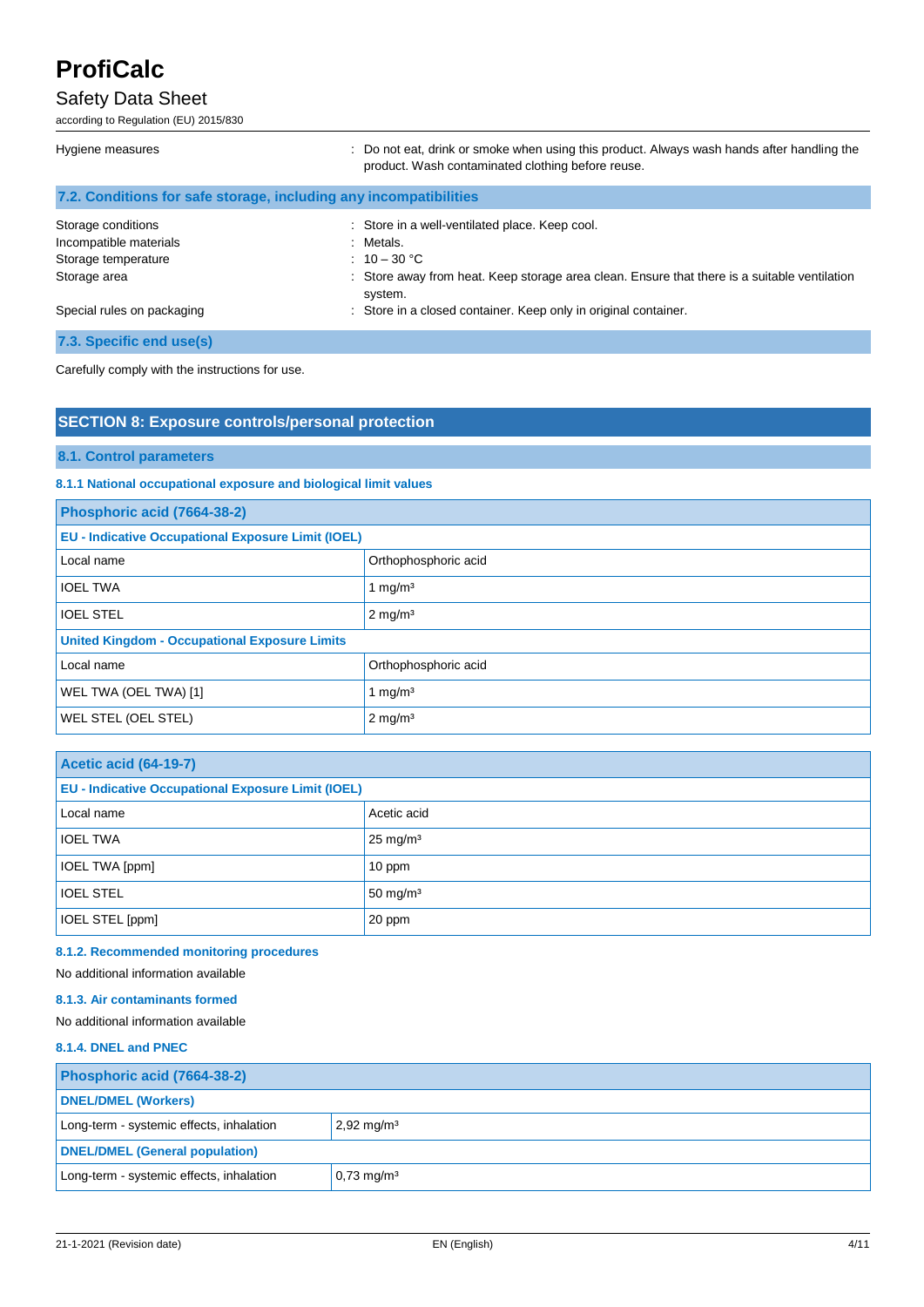# Safety Data Sheet

according to Regulation (EU) 2015/830

#### **8.1.5. Control banding**

No additional information available

**8.2. Exposure controls**

### **8.2.1. Appropriate engineering controls**

#### **Appropriate engineering controls:**

Ensure good ventilation of the work station.

#### **8.2.2. Personal protection equipment**

**Personal protective equipment symbol(s):**



#### **8.2.2.1. Eye and face protection**

| Eye protection: |                             |                        |                 |
|-----------------|-----------------------------|------------------------|-----------------|
| Safety glasses  |                             |                        |                 |
| Type            | <b>Field of application</b> | <b>Characteristics</b> | <b>Standard</b> |
| Safety glasses  | <b>Droplet</b>              | With side shields      | EN 166          |

#### **8.2.2.2. Skin protection**

# **Skin and body protection:** Wear suitable protective clothing

| Hand protection:         |                      |                       |                |                    |                 |
|--------------------------|----------------------|-----------------------|----------------|--------------------|-----------------|
| <b>Protective gloves</b> |                      |                       |                |                    |                 |
| Type                     | <b>Material</b>      | Permeation            | Thickness (mm) | <b>Penetration</b> | <b>Standard</b> |
| Disposable gloves        | Nitrile rubber (NBR) | $2$ ( $>$ 30 minutes) | 0,4            | 2 (< 1.5)          | EN 374-2        |

#### **8.2.2.3. Respiratory protection**

| <b>Respiratory protection:</b>                                           |
|--------------------------------------------------------------------------|
| In case of insufficient ventilation, wear suitable respiratory equipment |

#### **8.2.2.4. Thermal hazards**

No additional information available

#### **8.2.3. Environmental exposure controls**

**Environmental exposure controls:**

### Avoid release to the environment. Dispose of contents/container in accordance with licensed collector's sorting instructions.

#### **Consumer exposure controls:**

Use personal protective equipment as required.

| <b>SECTION 9: Physical and chemical properties</b>         |                      |  |
|------------------------------------------------------------|----------------------|--|
| 9.1. Information on basic physical and chemical properties |                      |  |
| Physical state<br>Colour                                   | : Liguid<br>$:$ red. |  |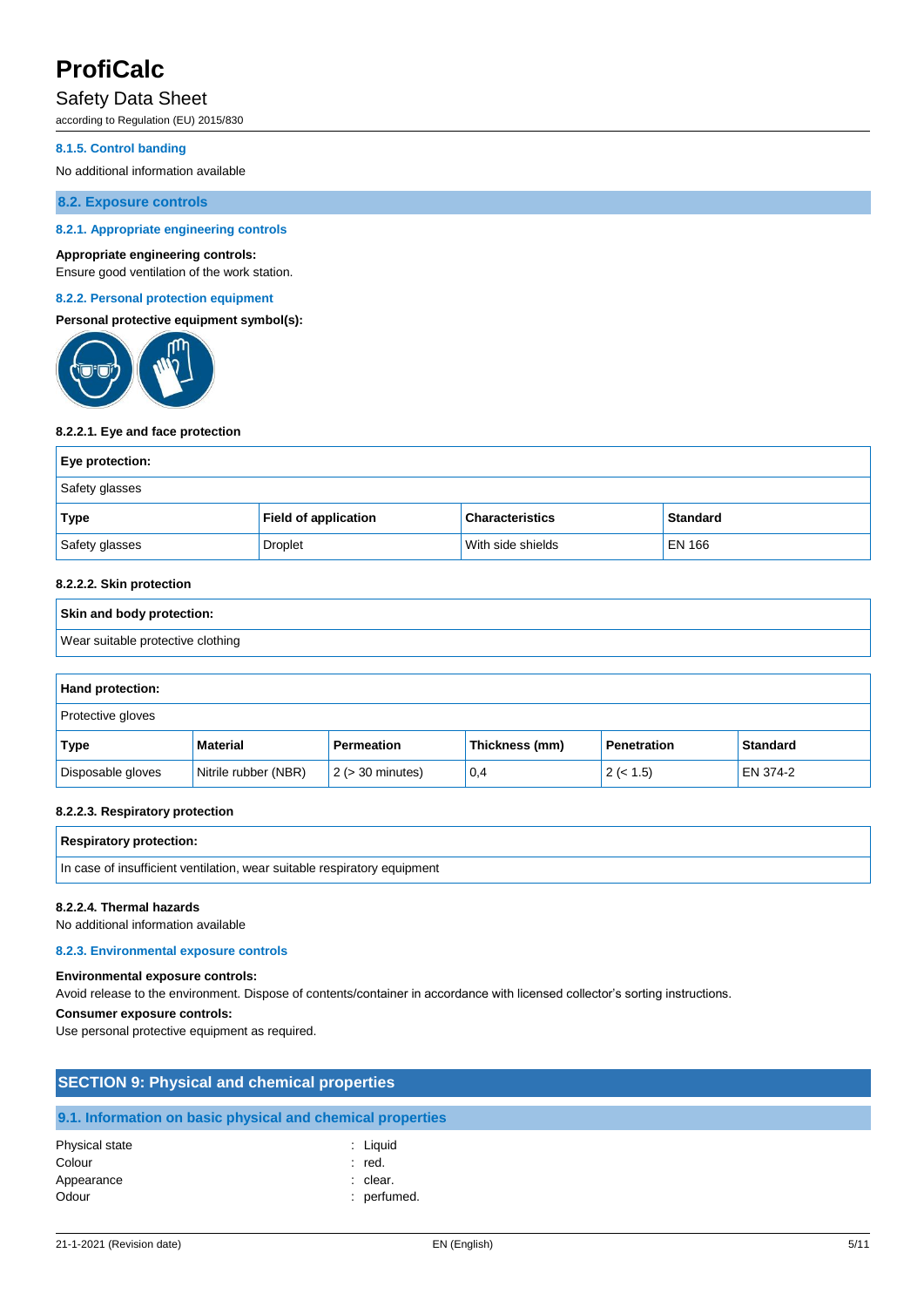# Safety Data Sheet

according to Regulation (EU) 2015/830

| Odour threshold                                 | Not available               |
|-------------------------------------------------|-----------------------------|
| Melting point                                   | Not available               |
| Freezing point                                  | Not available               |
| Boiling point                                   | Not available               |
| Flammability                                    | Not available               |
| <b>Explosive limits</b>                         | Not available               |
| Lower explosive limit (LEL)                     | Not available               |
| Upper explosive limit (UEL)                     | Not available               |
| Flash point                                     | Not available               |
| Auto-ignition temperature                       | Not available               |
| Decomposition temperature                       | Not available               |
| pH                                              | 1,5                         |
| Viscosity, kinematic                            | 1395,349 mm <sup>2</sup> /s |
| Viscosity, dynamic                              | 1500 mPa-s                  |
| Solubility                                      | completely soluble.         |
| Partition coefficient n-octanol/water (Log Kow) | Not available               |
| Vapour pressure                                 | Not available               |
| Vapour pressure at 50 °C                        | Not available               |
| Density                                         | 1,075 $q/cm3$               |
| Relative density                                | Not available               |
| Relative vapour density at 20 °C                | Not available               |
| Particle size                                   | Not applicable              |
| Particle size distribution                      | Not applicable              |
| Particle shape                                  | Not applicable              |
| Particle aspect ratio                           | Not applicable              |
| Particle aggregation state                      | Not applicable              |
| Particle agglomeration state                    | Not applicable              |
| Particle specific surface area                  | Not applicable              |
| Particle dustiness                              | Not applicable              |
|                                                 |                             |

**9.2. Other information**

### **9.2.1. Information with regard to physical hazard classes**

No additional information available

#### **9.2.2. Other safety characteristics**

No additional information available

## **SECTION 10: Stability and reactivity**

## **10.1. Reactivity**

The product is non-reactive under normal conditions of use, storage and transport.

#### **10.2. Chemical stability**

Stable under normal conditions.

**10.3. Possibility of hazardous reactions**

No dangerous reactions known under normal conditions of use.

**10.4. Conditions to avoid**

None under recommended storage and handling conditions (see section 7).

**10.5. Incompatible materials**

Metals.

### **10.6. Hazardous decomposition products**

Under normal conditions of storage and use, hazardous decomposition products should not be produced.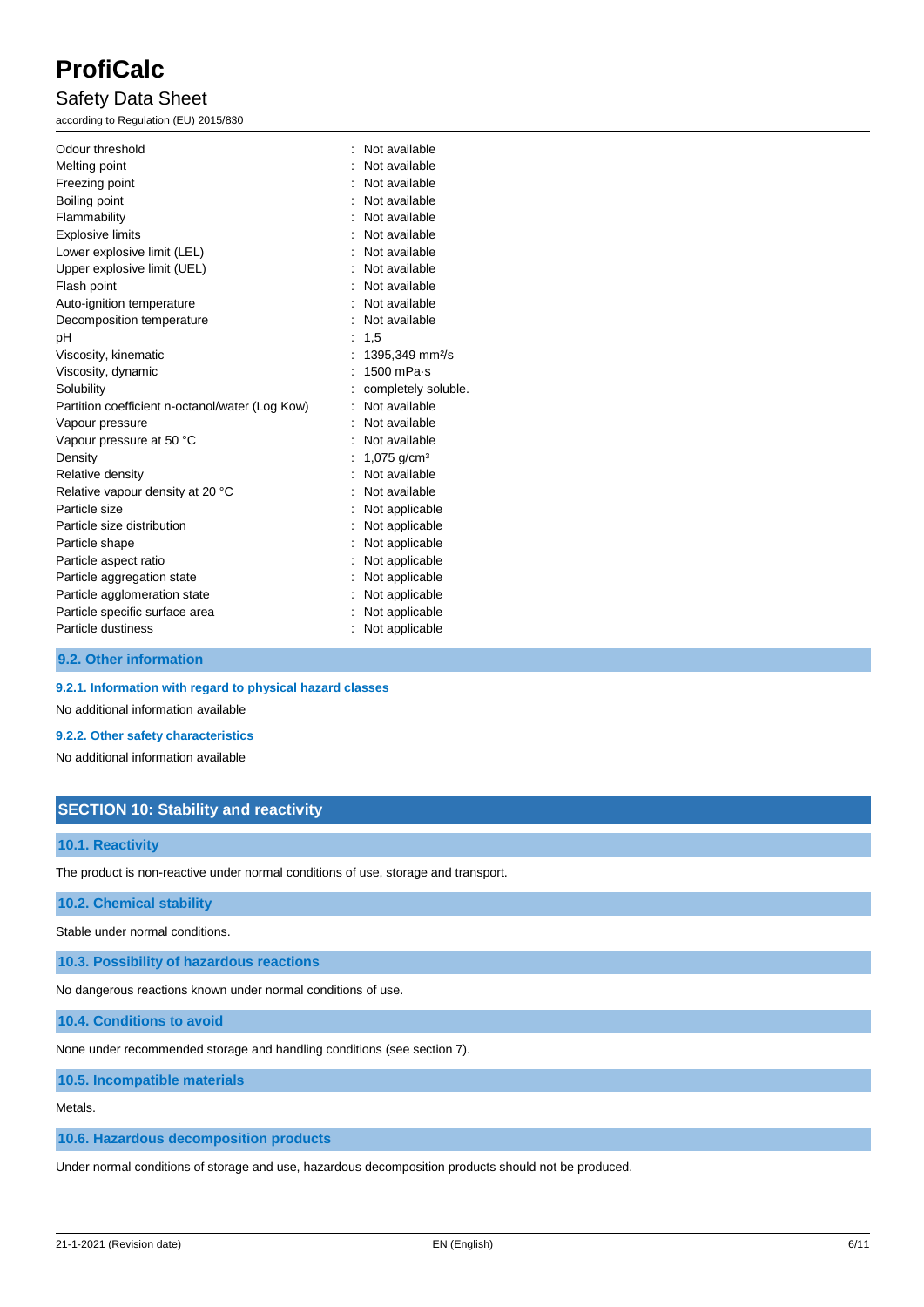# Safety Data Sheet

according to Regulation (EU) 2015/830

| <b>SECTION 11: Toxicological information</b> |                                                                                |  |
|----------------------------------------------|--------------------------------------------------------------------------------|--|
|                                              | 11.1. Information on hazard classes as defined in Regulation (EC) No 1272/2008 |  |
| Acute toxicity (oral)                        | : Not classified                                                               |  |
| Acute toxicity (dermal)                      | : Not classified                                                               |  |
| Acute toxicity (inhalation)                  | : Not classified                                                               |  |
|                                              |                                                                                |  |
| Phosphoric acid (7664-38-2)                  |                                                                                |  |

| LD50 oral   | 1530 mg/kg bodyweight |
|-------------|-----------------------|
| LD50 dermal | 2740 mg/kg bodyweight |

| Lauryl alcohol, ethoxylated (3 EO), sulphated, mono-isopropanolamine salt (83016-76-6) |                              |  |
|----------------------------------------------------------------------------------------|------------------------------|--|
| LD50 oral                                                                              | $\geq$ 2000 mg/kg bodyweight |  |
| LD50 dermal                                                                            | $\geq$ 2000 mg/kg bodyweight |  |

| <b>Acetic acid (64-19-7)</b>       |                                             |
|------------------------------------|---------------------------------------------|
| LD50 oral                          | 3310 mg/kg bodyweight                       |
| LD50 dermal                        | 1060 mg/kg bodyweight                       |
| Skin corrosion/irritation          | : Not classified<br>pH: 1,5                 |
| Serious eye damage/irritation      | : Causes serious eye irritation.<br>pH: 1,5 |
| Respiratory or skin sensitisation  | : Not classified                            |
| Germ cell mutagenicity             | : Not classified                            |
| Carcinogenicity                    | : Not classified                            |
| Reproductive toxicity              | : Not classified                            |
| STOT-single exposure               | : Not classified                            |
| STOT-repeated exposure             | Not classified<br>÷                         |
| Aspiration hazard                  | : Not classified                            |
| <b>ProfiCalc</b>                   |                                             |
| Viscosity, kinematic               | 1395,349 mm <sup>2</sup> /s                 |
| 11.2. Information on other hazards |                                             |

No additional information available

# **SECTION 12: Ecological information**

| <b>12.1. Toxicity</b>                                        |                                                                                                                            |
|--------------------------------------------------------------|----------------------------------------------------------------------------------------------------------------------------|
| Ecology - general                                            | : The product is not considered harmful to aquatic organisms nor to cause long-term adverse<br>effects in the environment. |
| Hazardous to the aquatic environment, short-term<br>(acute)  | : Not classified                                                                                                           |
| Hazardous to the aquatic environment, long-term<br>(chronic) | Not classified                                                                                                             |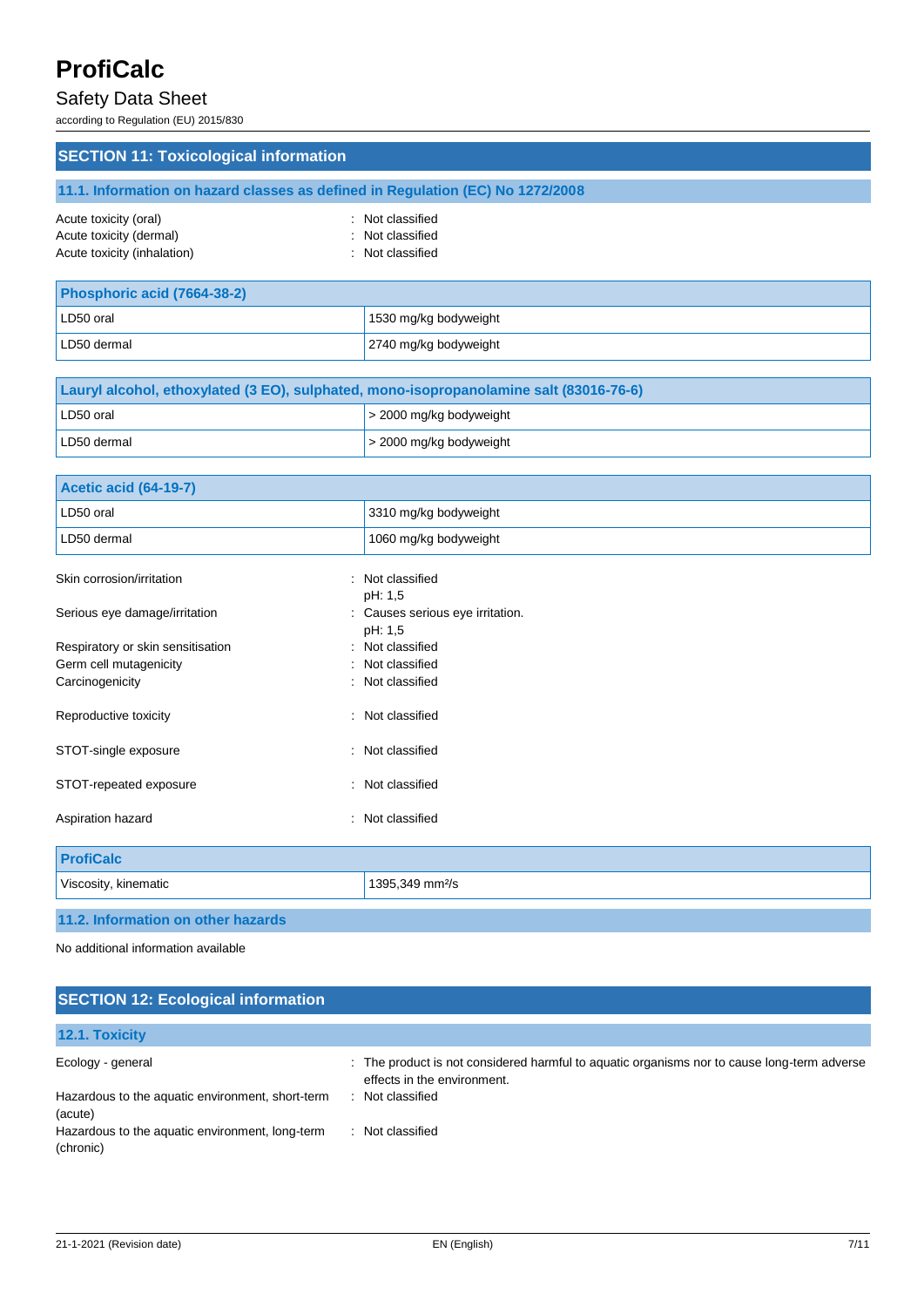# Safety Data Sheet

according to Regulation (EU) 2015/830

| Phosphoric acid (7664-38-2)        |                        |  |
|------------------------------------|------------------------|--|
| EC50 - Other aquatic organisms [1] | $>$ 100 mg/l waterflea |  |
| EC50 - Other aguatic organisms [2] | $> 100$ mg/l           |  |

| Lauryl alcohol, ethoxylated (3 EO), sulphated, mono-isopropanolamine salt (83016-76-6) |           |  |
|----------------------------------------------------------------------------------------|-----------|--|
| $ $ LC50 - Fish [1]<br>$> 1$ mg/                                                       |           |  |
| EC50 - Other aquatic organisms [1]<br>$1 > 1$ mg/l waterflea                           |           |  |
| EC50 - Other aguatic organisms [2]                                                     | $> 1$ mg/ |  |

| <b>Acetic acid (64-19-7)</b>       |                       |  |
|------------------------------------|-----------------------|--|
| $\vert$ LC50 - Fish [1]            | $> 1000$ mg/l         |  |
| EC50 - Other aquatic organisms [1] | > 1000 mg/l waterflea |  |

## **12.2. Persistence and degradability**

| The surfactant(s) contained in this preparation complies (comply) with the biodegradability<br>Persistence and degradability<br>criteria as laid down in Regulation (EC) No.648/2004 on detergents. Data to support this<br>assertion are held at the disposal of the competent authorities of the Member States and<br>will be made available to them, at their direct request or at the request of a detergent | <b>ProfiCalc</b> |               |
|------------------------------------------------------------------------------------------------------------------------------------------------------------------------------------------------------------------------------------------------------------------------------------------------------------------------------------------------------------------------------------------------------------------|------------------|---------------|
|                                                                                                                                                                                                                                                                                                                                                                                                                  |                  | manufacturer. |

| 12.3. Bioaccumulative potential |
|---------------------------------|
|                                 |
| Phosphoric acid (7664-38-2)     |

| Partition coefficient n-octanol/water (Log Pow) | $-0,77$ |
|-------------------------------------------------|---------|
|                                                 |         |
| <b>Acetic acid (64-19-7)</b>                    |         |
| Partition coefficient n-octanol/water (Log Pow) | $-0,2$  |

**12.4. Mobility in soil**

No additional information available

**12.5. Results of PBT and vPvB assessment**

No additional information available

**12.6. Endocrine disrupting properties**

No additional information available

**12.7. Other adverse effects**

No additional information available

| <b>SECTION 13: Disposal considerations</b>                                                            |                                                                                                                                                                                                                                                                                                                                                                                                                           |  |  |  |
|-------------------------------------------------------------------------------------------------------|---------------------------------------------------------------------------------------------------------------------------------------------------------------------------------------------------------------------------------------------------------------------------------------------------------------------------------------------------------------------------------------------------------------------------|--|--|--|
| 13.1. Waste treatment methods                                                                         |                                                                                                                                                                                                                                                                                                                                                                                                                           |  |  |  |
| Regional legislation (waste)<br>Waste treatment methods<br>Product/Packaging disposal recommendations | Disposal must be done according to official regulations.<br>Dispose of contents/container in accordance with licensed collector's sorting instructions.<br>Dispose in a safe manner in accordance with local/national regulations. Empty containers<br>can be dumped after cleaning according to local legislation. If recycling is not possible,<br>eliminate in accordance with local valid waste disposal regulations. |  |  |  |
| Ecology - waste materials                                                                             | : Avoid release to the environment.                                                                                                                                                                                                                                                                                                                                                                                       |  |  |  |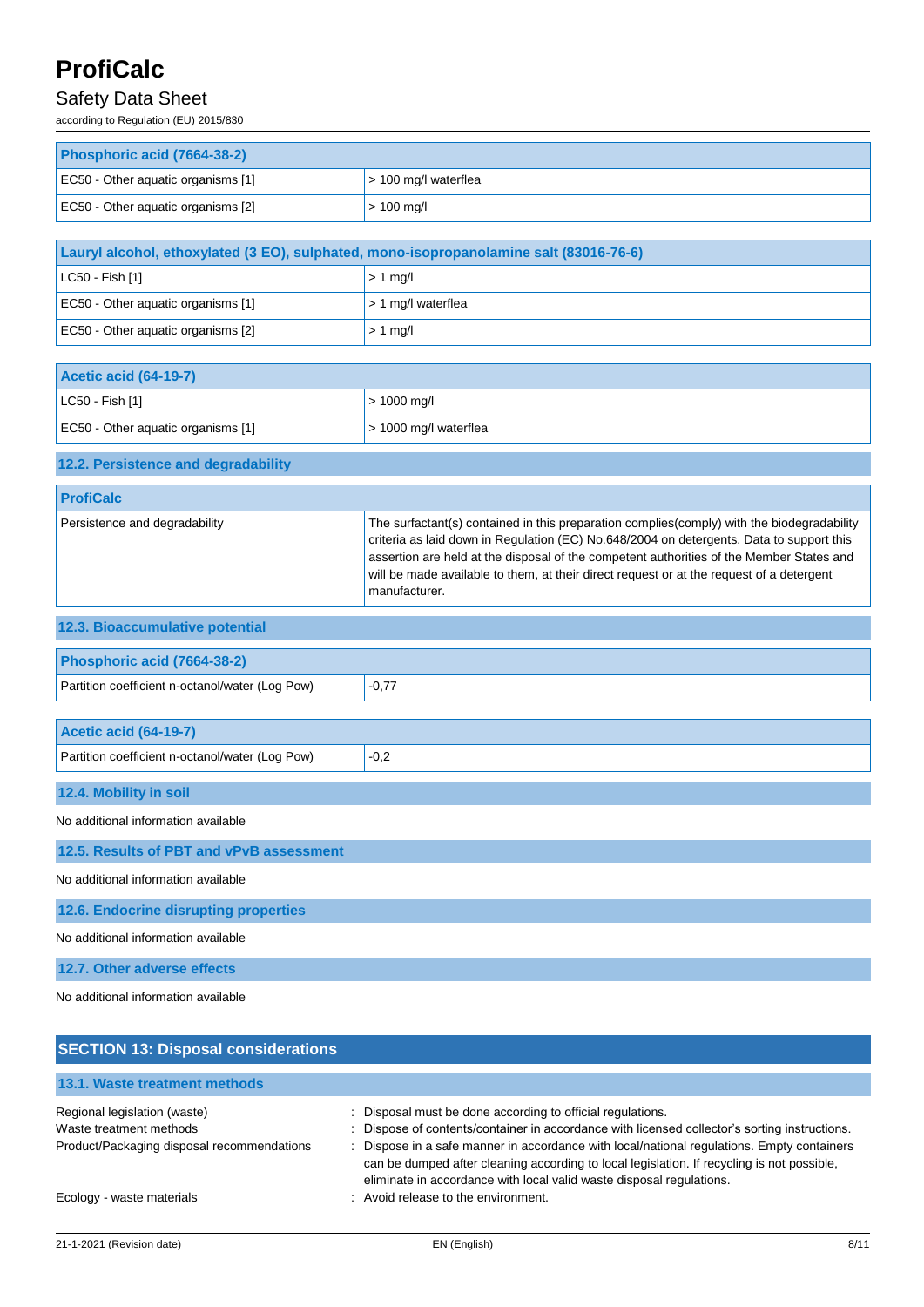# Safety Data Sheet

according to Regulation (EU) 2015/830

European List of Waste (LoW) code : 20 01 29\* - detergents containing dangerous substances

## **SECTION 14: Transport information**

| In accordance with ADR / IMDG / IATA / ADN / RID |                |                |                |                |
|--------------------------------------------------|----------------|----------------|----------------|----------------|
| <b>ADR</b>                                       | <b>IMDG</b>    | <b>IATA</b>    | <b>ADN</b>     | <b>RID</b>     |
| 14.1. UN number or ID number                     |                |                |                |                |
| Not applicable                                   | Not applicable | Not applicable | Not applicable | Not applicable |
| 14.2. UN proper shipping name                    |                |                |                |                |
| Not applicable                                   | Not applicable | Not applicable | Not applicable | Not applicable |
| 14.3. Transport hazard class(es)                 |                |                |                |                |
| Not applicable                                   | Not applicable | Not applicable | Not applicable | Not applicable |
| 14.4. Packing group                              |                |                |                |                |
| Not applicable                                   | Not applicable | Not applicable | Not applicable | Not applicable |
| <b>14.5. Environmental hazards</b>               |                |                |                |                |
| Not applicable                                   | Not applicable | Not applicable | Not applicable | Not applicable |
| No supplementary information available           |                |                |                |                |

**14.6. Special precautions for user**

**Overland transport** Not applicable **Transport by sea** Not applicable **Air transport** Not applicable **Inland waterway transport** Not applicable **Rail transport** Not applicable

**14.7. Maritime transport in bulk according to IMO instruments**

Not applicable

## **SECTION 15: Regulatory information**

**15.1. Safety, health and environmental regulations/legislation specific for the substance or mixture**

#### **15.1.1. EU-Regulations**

Contains no REACH substances with Annex XVII restrictions

Contains no substance on the REACH candidate list

Contains no REACH Annex XIV substances

Contains no substance subject to Regulation (EU) No 649/2012 of the European Parliament and of the Council of 4 July 2012 concerning the export and import of hazardous chemicals.

Contains no substance subject to Regulation (EU) No 2019/1021 of the European Parliament and of the Council of 20 June 2019 on persistent organic pollutants

| Detergent Regulation (648/2004/EC): Labelling of contents: |         |  |
|------------------------------------------------------------|---------|--|
| <b>Component</b>                                           | $\%$    |  |
| phosphates                                                 | 5-15%   |  |
| anionic surfactants, phosphonates, non-ionic surfactants   | $< 5\%$ |  |
| perfumes                                                   |         |  |
|                                                            |         |  |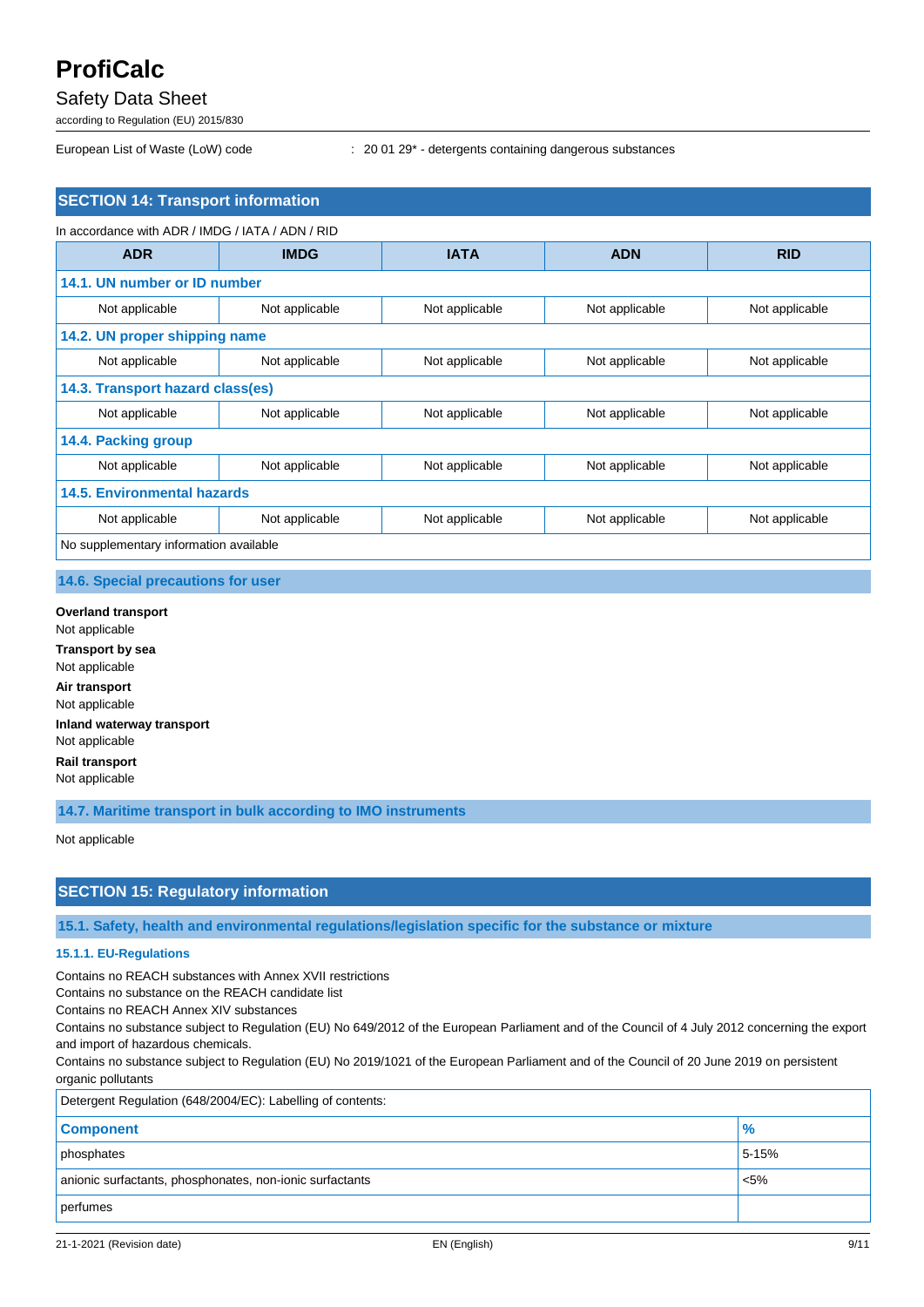# Safety Data Sheet

according to Regulation (EU) 2015/830

### **15.1.2. National regulations**

No additional information available

**15.2. Chemical safety assessment**

No chemical safety assessment has been carried out

# **SECTION 16: Other information**

| Indication of changes: |                                  |               |                 |
|------------------------|----------------------------------|---------------|-----------------|
| <b>Section</b>         | <b>Changed item</b>              | <b>Change</b> | <b>Comments</b> |
|                        | <b>Revision date</b>             | Modified      |                 |
|                        | Supersedes                       | Modified      |                 |
| 1.2                    | Main use category                | Modified      |                 |
| 1.2                    | Industrial/Professional use spec | Added         |                 |
| 1.2                    | Intended for general public      | Added         |                 |
| 2.2                    | <b>EUH-statements</b>            | Added         |                 |
| 2.2                    | Precautionary statements (CLP)   | Modified      |                 |
| 4.2                    | Symptoms/effects after ingestion | Added         |                 |
| 8.2                    | Consumer exposure controls       | Added         |                 |
| 8.2                    | Environmental exposure controls  | Modified      |                 |
| 9.1                    | Colour                           | Modified      |                 |

| <b>Abbreviations and acronyms:</b> |                                                                                                 |  |
|------------------------------------|-------------------------------------------------------------------------------------------------|--|
| <b>ADN</b>                         | European Agreement concerning the International Carriage of Dangerous Goods by Inland Waterways |  |
| <b>ADR</b>                         | European Agreement concerning the International Carriage of Dangerous Goods by Road             |  |
| <b>ATE</b>                         | <b>Acute Toxicity Estimate</b>                                                                  |  |
| <b>BCF</b>                         | <b>Bioconcentration factor</b>                                                                  |  |
| <b>CLP</b>                         | Classification Labelling Packaging Regulation; Regulation (EC) No 1272/2008                     |  |
| <b>DMEL</b>                        | Derived Minimal Effect level                                                                    |  |
| <b>DNEL</b>                        | Derived-No Effect Level                                                                         |  |
| <b>EC50</b>                        | Median effective concentration                                                                  |  |
| <b>IARC</b>                        | International Agency for Research on Cancer                                                     |  |
| <b>IATA</b>                        | International Air Transport Association                                                         |  |
| <b>IMDG</b>                        | International Maritime Dangerous Goods                                                          |  |
| <b>LC50</b>                        | Median lethal concentration                                                                     |  |
| LD50                               | Median lethal dose                                                                              |  |
| <b>LOAEL</b>                       | Lowest Observed Adverse Effect Level                                                            |  |
| <b>NOAEC</b>                       | No-Observed Adverse Effect Concentration                                                        |  |
| <b>NOAEL</b>                       | No-Observed Adverse Effect Level                                                                |  |
| <b>NOEC</b>                        | No-Observed Effect Concentration                                                                |  |
| <b>OECD</b>                        | Organisation for Economic Co-operation and Development                                          |  |
| PBT                                | <b>Persistent Bioaccumulative Toxic</b>                                                         |  |
|                                    |                                                                                                 |  |